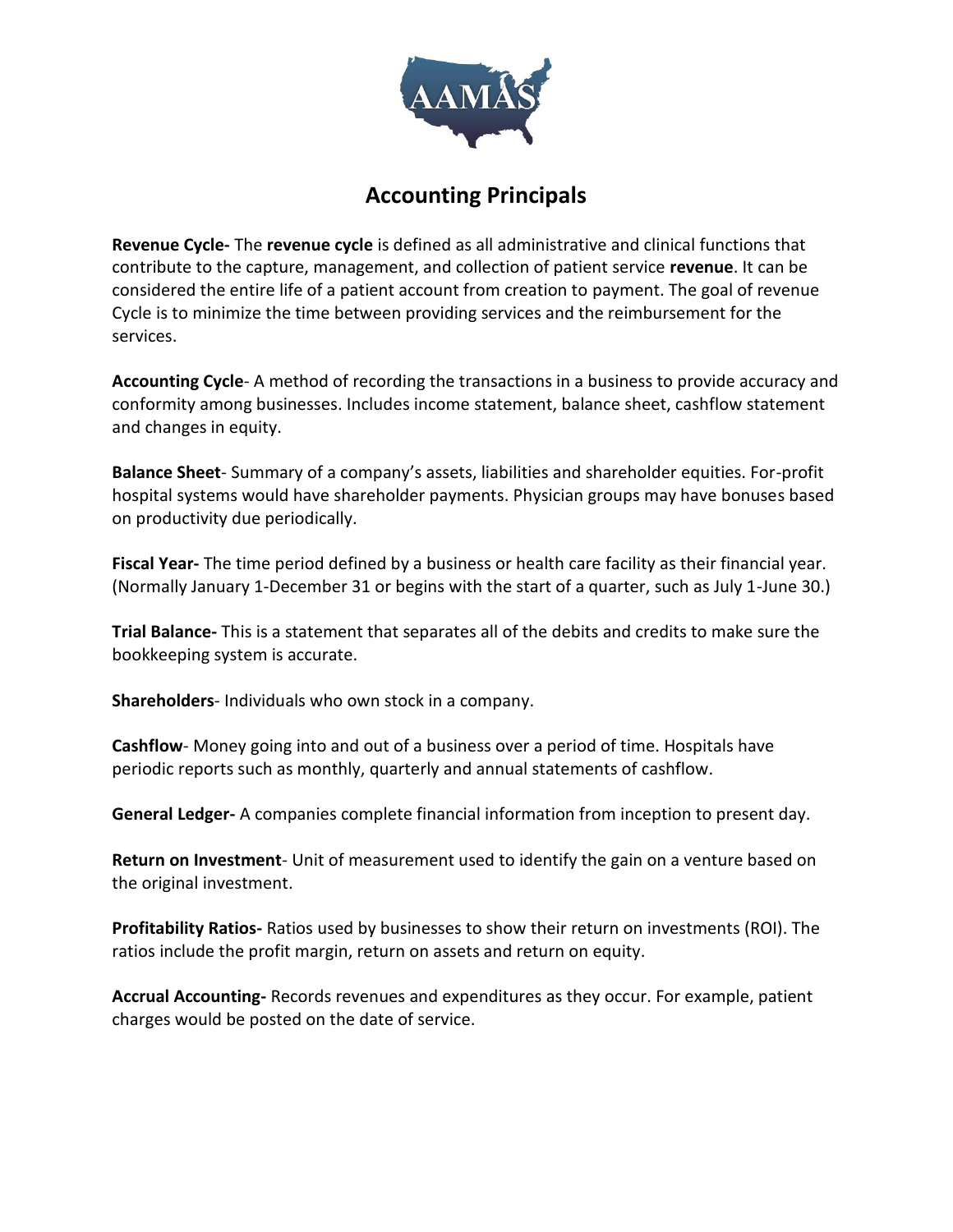

**Straight–line Depreciation-** The life of the item and the value at the end of that period is estimated. The loss of value is determined by subtracting the estimated value from the initial cost, and the amount is then used as the depreciation for each month or year.

**Straight–line Depreciation-** The life of the item and the value at the end of that period is estimated. The loss of value is determined by subtracting the estimated value from the initial cost, and the amount is then used as the depreciation for each month or year. Example- A doctor's office purchases a new arthroscope for \$20,000. It is estimated to be worth \$10,000 in 5 years. By subtraction the depreciation amount is \$10,000. \$10,000 can be depreciated over the 5 years or \$2,000 per year.

**Accounts Payable-** Money a company owes such as an insurance payment received but the service was denied or payment due for supplies or utilities.

**Accrued Expenses-** Expenses incurred but not yet paid.

**Cost of Goods Sold-** Direct cost of production of goods sold or services provided including labor and raw materials. For hospitals and physician practices, this includes nursing staff, office staff, OR equipment, supply costs. CMS expects charges to be based on these costs.

**Net Loss-** The amount of money lost by a company during a specified period of time.

**Profit and Loss Statement-** A financial statement of a company's performance showing revenue and expenses over a period of time to determine if the company is profitable or losing money.

**Expenses**- Costs of doing business and have 4 categories- fixed, variable, accrued and operational.

**Fixed expenses-** Regular amounts due that are the same each billing period such as a mortgage payment.

**Variable Expense**- Expense that changes from one billing period to another.

**Liabilities-** Any debt owed or financial debt to be paid.

**Current Liabilities-** Business liabilities that are usually paid within a year.

**Creditors-** Entities a business or person owes money to.

**Operational Expenses-** Any business expenses not directly related to the cost of product manufacturing or the provision of a service. Marketing and insurance are examples.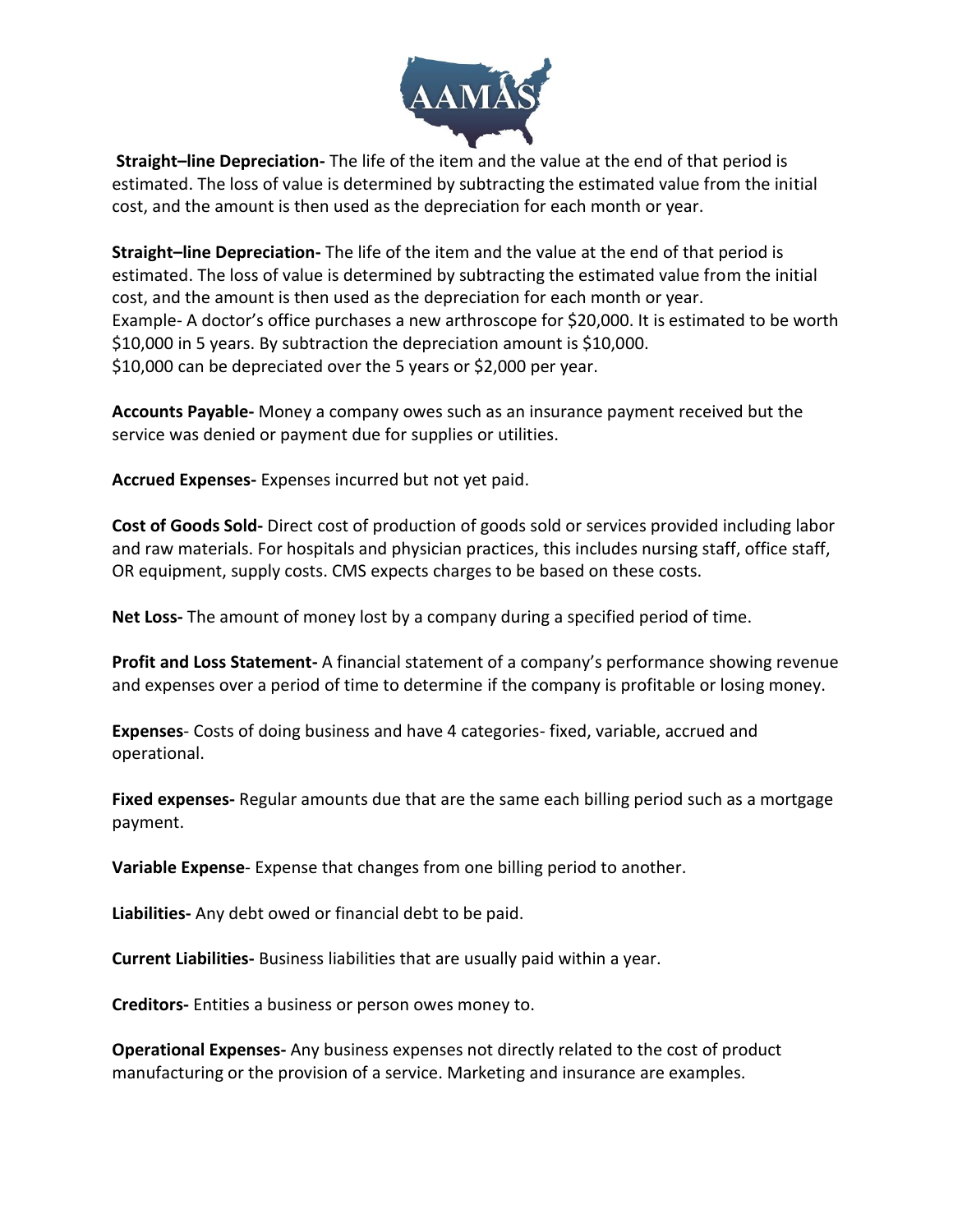

**Accounts Receivable-** Money due to a company for goods or services such as insurance reimbursement or payment for a piece of equipment/DME.

**Assets-** Anything a company owns that can be converted to cash.

**Asset Classes-** A set of securities that react similarly. Includes shares, bonds, property.

**Current Assets-** Cash, accounts receivable and items like inventory that are usually liquidated within a year.

**Fixed assets-** These assets include property, buildings and major equipment which are usually held for more than one year.

**Capital-** All of a company's assets that have financial value. This would include capital equipment such as OR instruments but not expendable items.

**Working Capital-** The amount of money a company has to work with calculated by subtracting current liabilities from current assets.

**Equity or Owners' Equity-** Ownership in a business by an individual or stockholders.

**Income Statement**- Shows revenues minus expenses for a certain period of time. Required annually.

**Net Income-** The amount of revenue left after obligations such as taxes are paid.

**Net Profit-** The amount of money a company has made after deducting expenses from revenue.

**Statement of Retained Earnings-** A financial statement of the earnings of a company minus the shareholder dividends paid.

**Variance Analysis-** Often performed to see how actual revenue and expense differs from the budgeted amounts.

**Diversification-** Spreading capital over a variety of investments to decrease risk such as stock funds with 10 or more stocks or stocks plus bonds. It can also apply to having more than one product type or service line.

**Liquidity Ratios-** Shows how liquid an organization is which impacts ability to pay bills. Includes current ratio, quick ratio, quick assets and net working capital ratio.